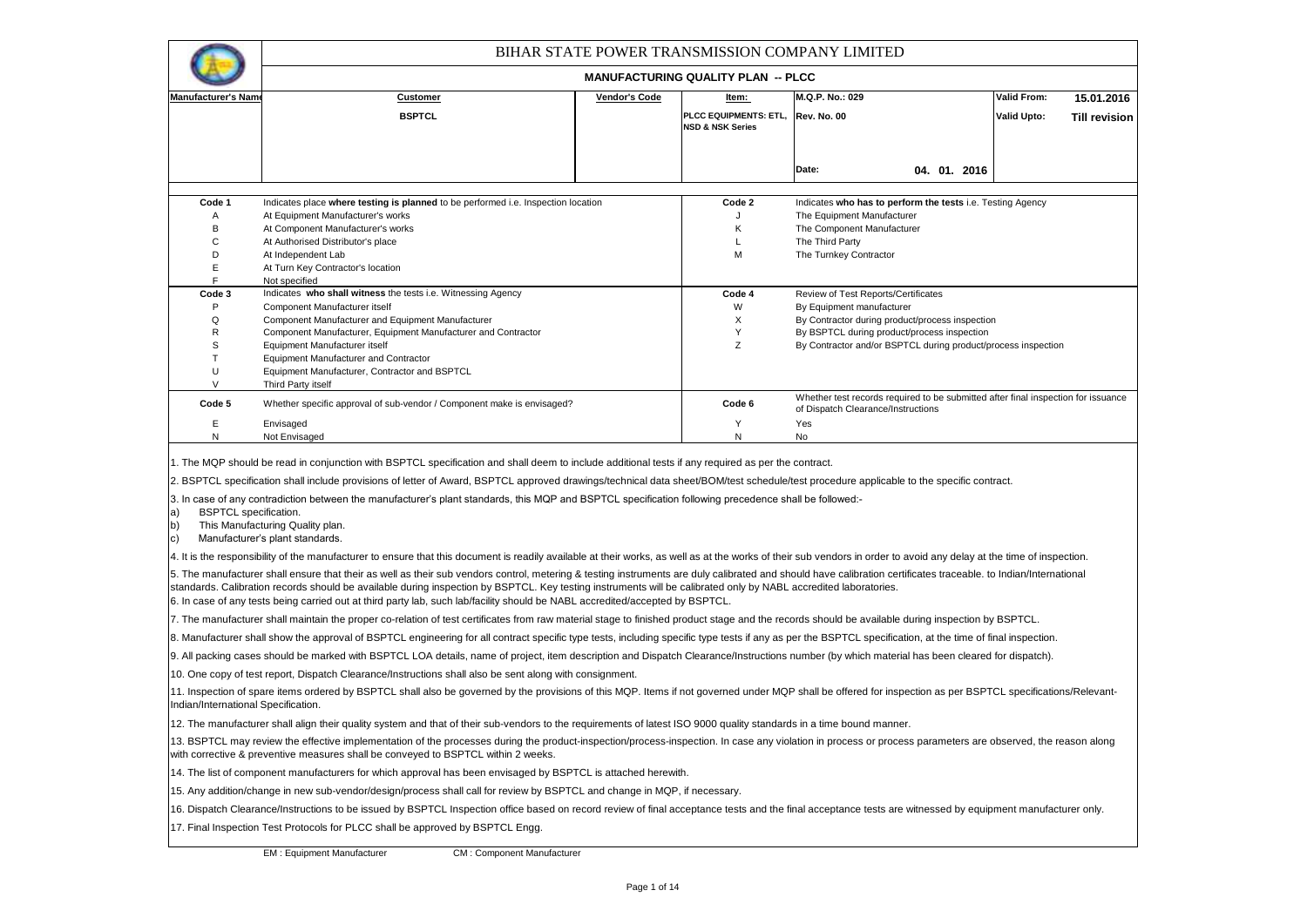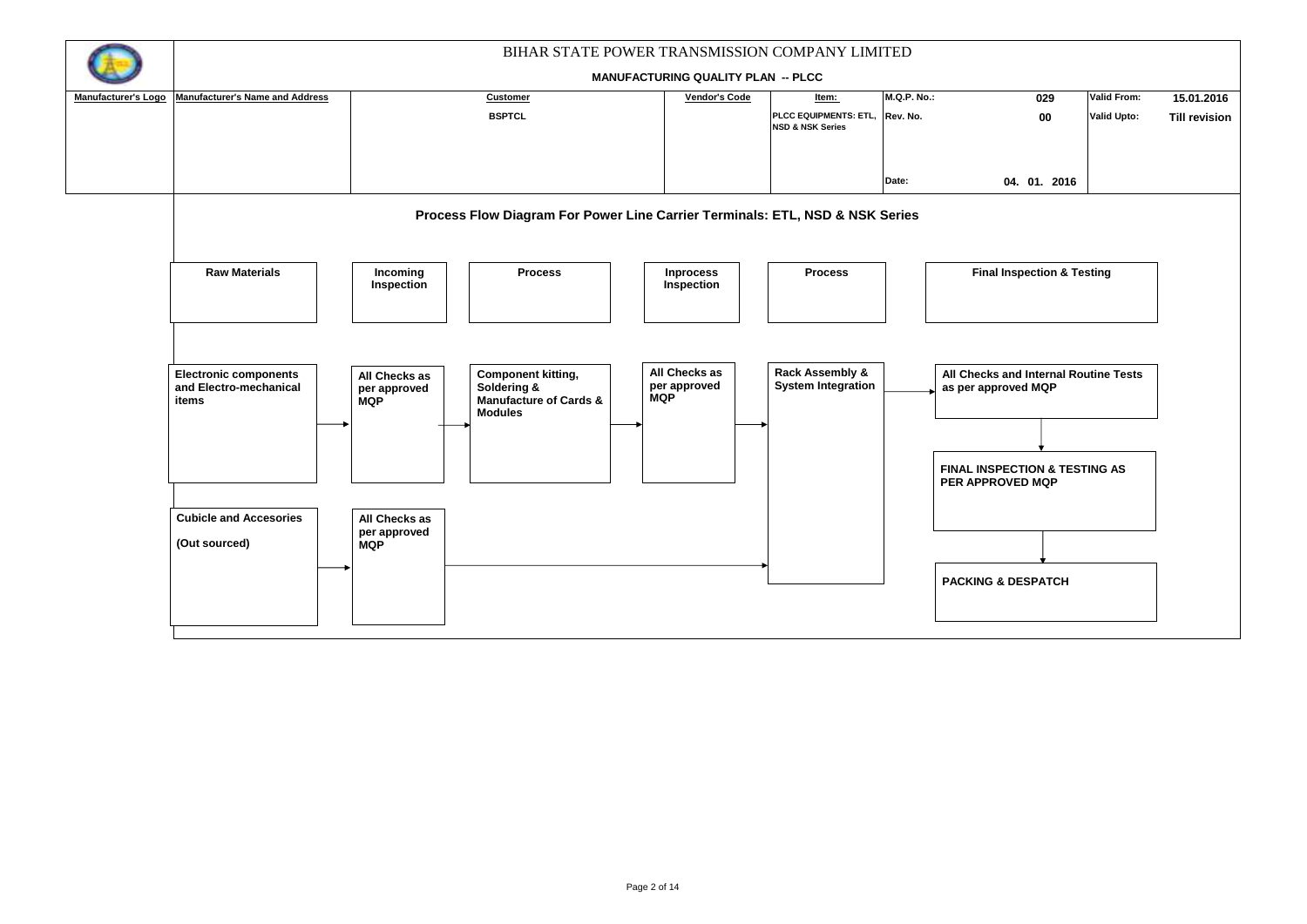

| Manufacturer's Logo | <b>Manufacturer's Name and Address</b>                                                           | <b>Customer</b>                                                                                                                       |                                                   | Vendor's Code                               | Item:                                                | <b>M.Q.P. No.:</b>      |              | 029                     |                              |         | Valid From:     |                 | 15.01.2016           |
|---------------------|--------------------------------------------------------------------------------------------------|---------------------------------------------------------------------------------------------------------------------------------------|---------------------------------------------------|---------------------------------------------|------------------------------------------------------|-------------------------|--------------|-------------------------|------------------------------|---------|-----------------|-----------------|----------------------|
|                     |                                                                                                  | <b>BSPTCL</b>                                                                                                                         |                                                   |                                             | PLCC EQUIPMENTS: ETL,<br><b>NSD &amp; NSK Series</b> | Rev. No.                |              | 00                      |                              |         | Valid Upto:     |                 | <b>Till revision</b> |
|                     |                                                                                                  |                                                                                                                                       |                                                   |                                             |                                                      | Date:                   |              |                         | 04. 01. 2016                 |         |                 |                 |                      |
| Sr.<br>No.          | <b>Components/Operations &amp;</b><br><b>Description of Test</b>                                 | Type of check                                                                                                                         | Quantum of<br><b>Check/Sampling with</b><br>basis | Reference<br>document for<br><b>Testing</b> | <b>Acceptance Norms</b>                              | <b>Format of Record</b> | $\mathbf{1}$ | $\overline{2}$          | <b>Applicable Codes</b><br>3 | 4       | $5\overline{ }$ | $6\phantom{.}6$ | Remarks              |
| A<br>1              | <b>RAW MATERIAL</b><br><b>ELECTRONIC COMPONENTS</b>                                              |                                                                                                                                       |                                                   |                                             |                                                      |                         |              |                         |                              |         |                 |                 |                      |
| 1.1                 | <b>RESISTORS</b><br>(Metal film, Carbon film, Wire<br>wound)                                     | Mechanical:<br>a) Visual,<br>b) Solderability,<br>Electrical:<br>a) Value/Tolerance                                                   | ISO-2859 on AQL                                   |                                             |                                                      |                         | В            | ΙK                      | P                            | W N     |                 | IN.             |                      |
| $1.2$               | <b>POTENTIOMETERS</b><br>(Cermet, Wire wound & Carbon<br>Film)                                   | Mechanical:<br>a) Visual,<br>b) Solderability,<br>Electrical:<br>a) Value/Tolerance                                                   | ISO-2859 on AQL                                   |                                             |                                                      |                         | B            | K                       | <b>IP</b>                    | W E     |                 | <b>IN</b>       |                      |
| 1.3                 | <b>CAPACITORS</b><br>(Ceramic, Polypropylene,<br>Metalized polyester, Electrolytic,<br>Tantalum) | Mechanical:<br>a) Visual,<br>b) Solder ability,<br>Electrical:<br>a) Value/Tolerance,<br>b) D factor                                  | ISO-2859 on AQL                                   |                                             |                                                      |                         | в            | $\overline{\mathsf{x}}$ | l P                          | $W$ $N$ |                 | $\overline{N}$  |                      |
| $1.4$               | <b>FERRITE CORES</b>                                                                             | Mechanical:<br>a) Visual.<br>b) Dimension,<br>Electrical:<br>a) Value/Tolerance                                                       | ISO-2859 ON AQL                                   |                                             |                                                      |                         | B            | $\overline{\mathsf{K}}$ | P                            | W E     |                 | $\overline{N}$  |                      |
| 1.5                 | <b>DIODES/Z-DIODES</b>                                                                           | Mechanical:<br>a) Visual,<br>b) Solder ability,<br>Electrical:<br>a) Forward Voltage drop,<br>b) Reverse Current,<br>c) Zener Voltage | ISO-2859 on AQL                                   |                                             |                                                      |                         | B            | Ιĸ.                     | P                            | W N     |                 | IN.             |                      |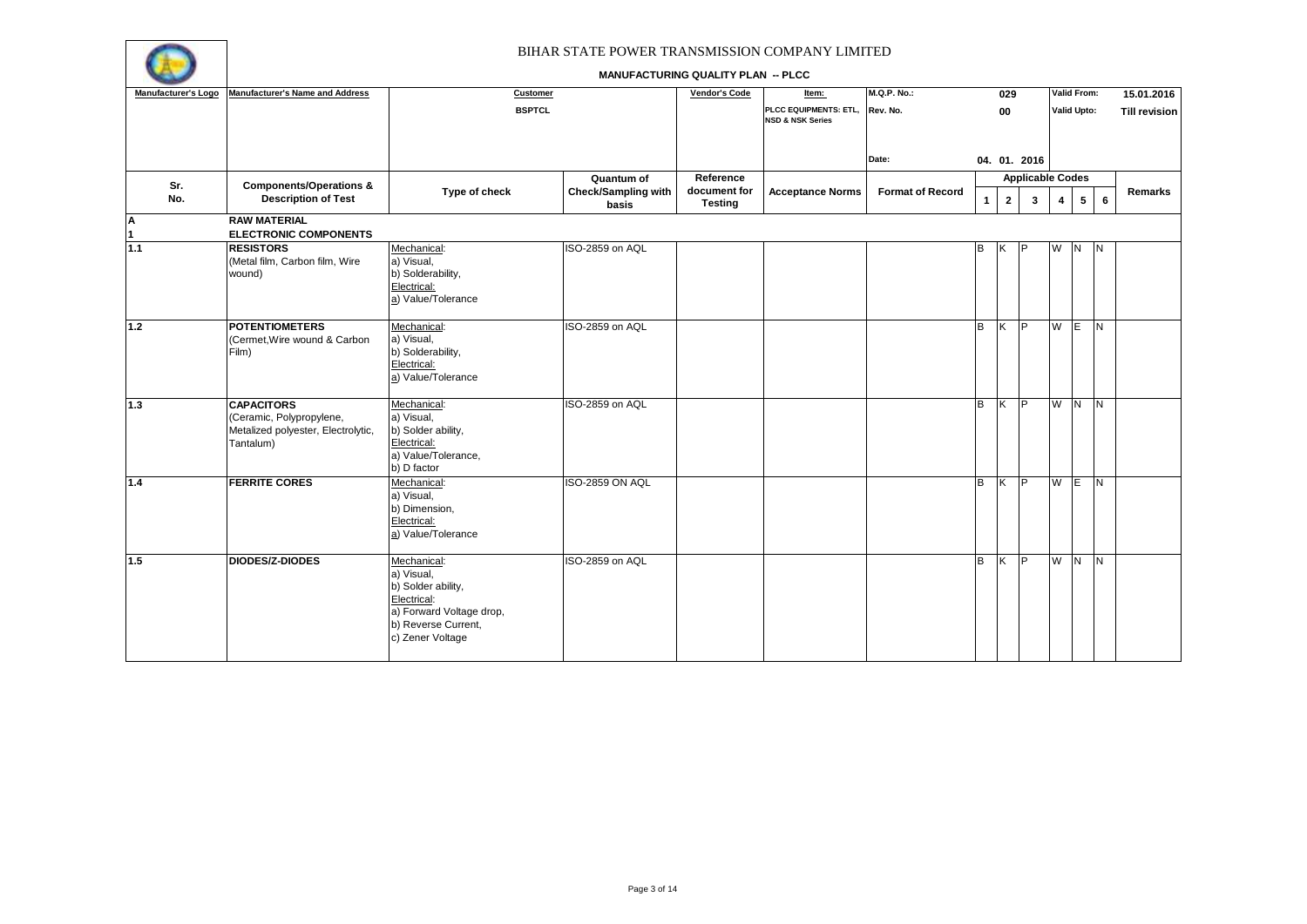

| Manufacturer's Logo | <b>Manufacturer's Name and Address</b>                                    | Customer                                                                                                                                                                                                                           |                                     | <b>Vendor's Code</b>      | Item:                       | <b>M.Q.P. No.:</b>      |              | 029                     |                         |                         | <b>Valid From:</b>      |                | 15.01.2016           |
|---------------------|---------------------------------------------------------------------------|------------------------------------------------------------------------------------------------------------------------------------------------------------------------------------------------------------------------------------|-------------------------------------|---------------------------|-----------------------------|-------------------------|--------------|-------------------------|-------------------------|-------------------------|-------------------------|----------------|----------------------|
|                     |                                                                           | <b>BSPTCL</b>                                                                                                                                                                                                                      |                                     |                           | PLCC EQUIPMENTS: ETL,       | Rev. No.                |              | 00                      |                         |                         | Valid Upto:             |                | <b>Till revision</b> |
|                     |                                                                           |                                                                                                                                                                                                                                    |                                     |                           | <b>NSD &amp; NSK Series</b> |                         |              |                         |                         |                         |                         |                |                      |
|                     |                                                                           |                                                                                                                                                                                                                                    |                                     |                           |                             |                         |              |                         |                         |                         |                         |                |                      |
|                     |                                                                           |                                                                                                                                                                                                                                    |                                     |                           |                             | Date:                   |              |                         | 04. 01. 2016            |                         |                         |                |                      |
| Sr.                 | <b>Components/Operations &amp;</b>                                        |                                                                                                                                                                                                                                    | Quantum of                          | Reference<br>document for |                             |                         |              |                         | <b>Applicable Codes</b> |                         |                         |                |                      |
| No.                 | <b>Description of Test</b>                                                | Type of check                                                                                                                                                                                                                      | <b>Check/Sampling with</b><br>basis | <b>Testing</b>            | <b>Acceptance Norms</b>     | <b>Format of Record</b> | $\mathbf{1}$ | $\overline{2}$          | 3                       | $\overline{\mathbf{4}}$ | $5\overline{5}$         | $6\phantom{a}$ | Remarks              |
| 1.6                 | LED                                                                       | Mechanical:<br>a) Visual,<br>b) Solderability,<br>Electrical:<br>a) Colour of Light at rated Current                                                                                                                               | ISO-2859 on AQL                     |                           |                             |                         | A            | J                       | S                       | W                       | N.                      | N <sub>1</sub> |                      |
|                     |                                                                           | b) Reverse Current,<br>c) Voltage drop                                                                                                                                                                                             |                                     |                           |                             |                         |              |                         |                         |                         |                         |                |                      |
| 1.7                 | <b>TRANSISTORS</b>                                                        | Mechanical:<br>a) Visual,<br>b) Solderability,<br>c) Package<br>Electrical:<br>a) hfe,<br>b) Leakage Current                                                                                                                       | ISO-2859 on AQL                     |                           |                             |                         | B            | Κ                       | P                       | W                       | N                       | N.             |                      |
| 1.8                 | <b>INTEGRATED CIRCUITS</b><br>A) LINEAR (OPERATIONAL<br><b>AMPLIFIER)</b> | Mechanical:<br>a) Visual,<br>Electrical:<br>a) Offset Current Test,<br>b) Offset Voltage Test,<br>c) Bias Current Test,<br>d) Gain Test,<br>e) CMRR Test,<br>f) SVRR Test,<br>g) O/P Voltage Swing Test,<br>h) Supply Current Test | ISO-2859 on AQL                     |                           |                             |                         | B            | ΙK.                     | P                       | W                       | $\overline{N}$          | N.             |                      |
|                     | <b>INTEGRATED CIRCUITS</b><br><b>B) DIGITAL</b>                           | Mechanical:<br>a) Visual,<br>Electrical:<br>a) Programmed Parametric Check,<br>b) Functional Check                                                                                                                                 | ISO-2859 on AQL                     |                           |                             |                         | B            | ΙK                      | P                       | W                       | N                       | <b>N</b>       |                      |
| 1.9                 | <b>SMD COMPONENTS</b>                                                     | Mechanical:<br>a) Visual                                                                                                                                                                                                           | ISO-2859 on AQL                     |                           |                             |                         | В            | K                       | P                       | W                       | $\overline{N}$          | <b>N</b>       |                      |
| 1.10                | <b>CRYSTAL</b>                                                            | Mechanical:<br>a) Visual,<br>b) Dimensions,<br>Electrical:<br>a) Frequency & Tolerance                                                                                                                                             | ISO-2859 on AQL                     |                           |                             |                         | B            | $\overline{\mathsf{K}}$ | P                       | W                       | ΠΕ                      | $\overline{z}$ |                      |
| 1.11                | <b>VARISTOR</b>                                                           | Mechanical:<br>a) Visual,<br>b) Solder ability,<br>Electrical:<br>a) Value with reference to voltage /<br>tolerance                                                                                                                | ISO-2859 on AQL                     |                           |                             |                         | в            | $\overline{\mathsf{x}}$ | P                       | W                       | $\overline{\mathbf{z}}$ | $\overline{N}$ |                      |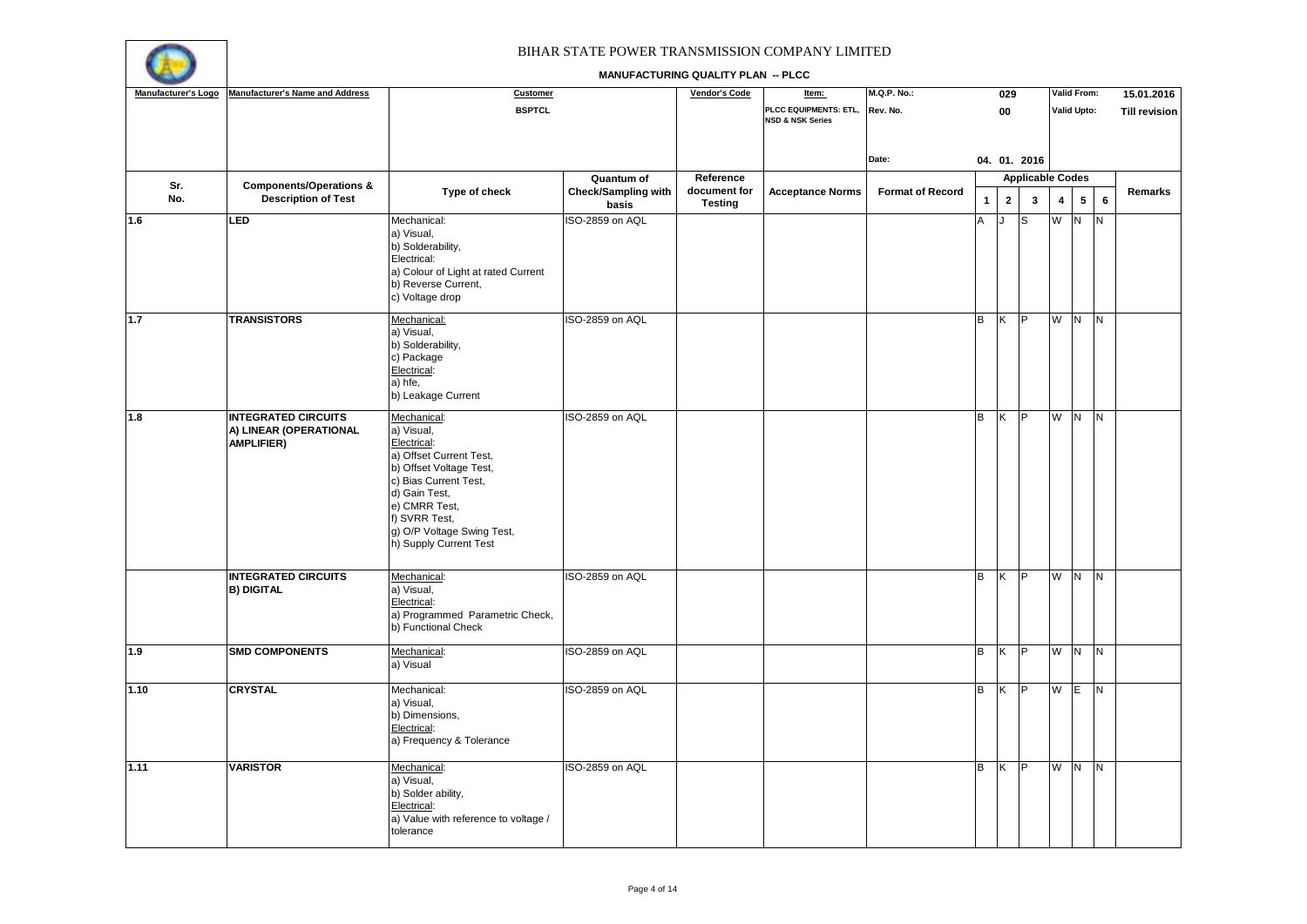

| Manufacturer's Logo     | <b>Manufacturer's Name and Address</b>                           | Customer                                                                                                                                                                           |                                     | Vendor's Code                  | Item:                                                | <b>M.Q.P. No.:</b>      |              | 029            |                         |     | Valid From:        |          | 15.01.2016           |
|-------------------------|------------------------------------------------------------------|------------------------------------------------------------------------------------------------------------------------------------------------------------------------------------|-------------------------------------|--------------------------------|------------------------------------------------------|-------------------------|--------------|----------------|-------------------------|-----|--------------------|----------|----------------------|
|                         |                                                                  | <b>BSPTCL</b>                                                                                                                                                                      |                                     |                                | PLCC EQUIPMENTS: ETL,<br><b>NSD &amp; NSK Series</b> | Rev. No.                |              | 00             |                         |     | <b>Valid Upto:</b> |          | <b>Till revision</b> |
|                         |                                                                  |                                                                                                                                                                                    |                                     |                                |                                                      | Date:                   |              |                | 04. 01. 2016            |     |                    |          |                      |
|                         |                                                                  |                                                                                                                                                                                    | Quantum of                          | Reference                      |                                                      |                         |              |                | <b>Applicable Codes</b> |     |                    |          |                      |
| Sr.<br>No.              | <b>Components/Operations &amp;</b><br><b>Description of Test</b> | Type of check                                                                                                                                                                      | <b>Check/Sampling with</b><br>basis | document for<br><b>Testing</b> | <b>Acceptance Norms</b>                              | <b>Format of Record</b> | $\mathbf{1}$ | $\overline{2}$ | $\mathbf{3}$            | 4   | $5\overline{)}$    | $\bf 6$  | Remarks              |
| 1.12                    | <b>RESISTOR NETWORKS</b>                                         | Mechanical:<br>a) Visual,<br>b) Solder ability,<br>c) Dimensions,<br>d) No. of pins,<br>Electrical:<br>a) Value / Tolerance,<br>b) Wattage                                         | ISO-2859 on AQL                     |                                |                                                      |                         | B            | Κ              | P                       | W N |                    | N        |                      |
| $\overline{\mathbf{2}}$ | ELECTRO-MECHANICAL ITEMS                                         |                                                                                                                                                                                    |                                     |                                |                                                      |                         |              |                |                         |     |                    |          |                      |
| 2.1                     | <b>ENAMELED WIRE</b>                                             | Mechanical:<br>a) Visual,<br>b) Gauge,<br>c) Thickness of Insulation                                                                                                               | ISO-2859 on AQL                     |                                |                                                      |                         | A            |                | lS.                     | W N |                    | <b>N</b> |                      |
| 2.2                     | <b>CHOKES</b>                                                    | Mechanical:<br>a) Visual,<br>b) Solder ability,<br>Electrical:<br>a) Inductance,<br>b) Insulation Resistance Test at<br>500V DC,<br>c) Q Factor                                    | ISO-2859 on AQL                     |                                |                                                      |                         | B            | ΙK.            | P                       | W N |                    | N        |                      |
| 2.3                     | <b>CONNECTORS</b>                                                | Mechanical:<br>a) Visual,<br>b) Solder ability,<br>c) Continuity,<br>d) No. of Pins,<br>e) Pitch,<br>f) Mating                                                                     | ISO-2859 on AQL                     |                                |                                                      |                         | A            | J              | S                       | W N |                    | IN.      |                      |
| 2.4                     | <b>RELAYS</b>                                                    | Mechanical:<br>a) Visual,<br>b) Solder ability,<br>Electrical:<br>a) Pick up and Drop out voltage,<br>b) Coil Resistance,<br>c) H.V.Test,<br>d) Contact Insulation Resistance test | ISO-2859 on AQL                     |                                |                                                      |                         | B            | K              | P                       | W E |                    | <b>N</b> |                      |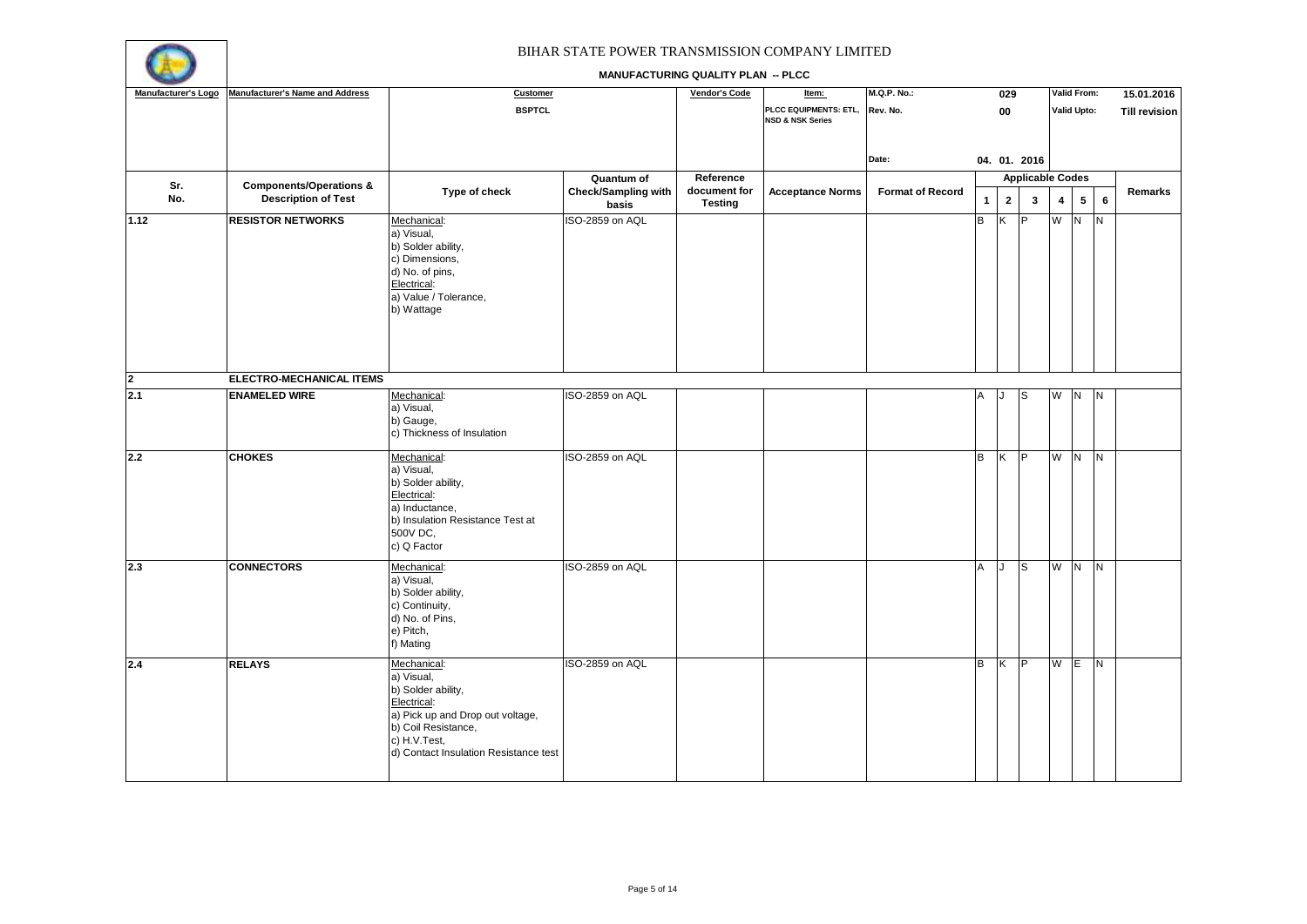

| Manufacturer's Logo | <b>Manufacturer's Name and Address</b>      | Customer                                                                                                                                                                                                                                             |                                     | Vendor's Code                  | Item:                                                | <b>M.Q.P. No.:</b>      |              | 029                     |                         |     | Valid From:        |                         | 15.01.2016           |
|---------------------|---------------------------------------------|------------------------------------------------------------------------------------------------------------------------------------------------------------------------------------------------------------------------------------------------------|-------------------------------------|--------------------------------|------------------------------------------------------|-------------------------|--------------|-------------------------|-------------------------|-----|--------------------|-------------------------|----------------------|
|                     |                                             | <b>BSPTCL</b>                                                                                                                                                                                                                                        |                                     |                                | PLCC EQUIPMENTS: ETL,<br><b>NSD &amp; NSK Series</b> | Rev. No.                |              | 00                      |                         |     | <b>Valid Upto:</b> |                         | <b>Till revision</b> |
|                     |                                             |                                                                                                                                                                                                                                                      |                                     |                                |                                                      | Date:                   |              |                         | 04. 01. 2016            |     |                    |                         |                      |
| Sr.                 | <b>Components/Operations &amp;</b>          |                                                                                                                                                                                                                                                      | Quantum of                          | Reference                      |                                                      |                         |              |                         | <b>Applicable Codes</b> |     |                    |                         |                      |
| No.                 | <b>Description of Test</b>                  | Type of check                                                                                                                                                                                                                                        | <b>Check/Sampling with</b><br>basis | document for<br><b>Testing</b> | <b>Acceptance Norms</b>                              | <b>Format of Record</b> | $\mathbf{1}$ | $\overline{\mathbf{2}}$ | 3                       | 4   | $5\phantom{.0}$    | $6\phantom{a}$          | Remarks              |
| 2.5                 | <b>BARE PCB</b><br>(GLASS EPOXY)            | Mechanical:<br>a) Visual,<br>b) Dimensions,<br>c) Warp & Twist,<br>d) Drilling,<br>e) Gold Plating Thickness,<br>f) Gold Plating Adhesion,<br>g) Board Thickness,<br>h) Legend,<br>i) Check for Correct Positioning of<br>Slot,<br>f) BBT/Continuity | ISO-2859 on AQL                     |                                |                                                      |                         | B            | K                       | P                       | W   | IN.                | N.                      |                      |
| 2.6                 | SWITCHES/TOGGLE/ROTARY                      | Mechanical:<br>a) Visual,<br>b) Solder ability,<br>c) Functional test,<br>d) Dimensions                                                                                                                                                              | ISO-2859 on AQL                     |                                |                                                      |                         | A            | . 1                     | S                       | W   | N.                 | N.                      |                      |
| 2.7                 | <b>VENTILATION FANS</b>                     | Mechanical:<br>a) Visual,<br>b) Functional Test,<br>c) High Voltage Test                                                                                                                                                                             | ISO-2859 on AQL                     |                                |                                                      |                         | B            | ΙK.                     | IP.                     | W   | $\overline{E}$     | $\overline{\mathsf{N}}$ |                      |
| 2.8                 | <b>WIRES/PVC CABLES</b><br>(ISI Marked)     | Mechanical:<br>a) Visual,<br>b) Solder ability,<br>c) Dimensions,<br>d) Continuity,<br>Electrical:<br>a) H.V. Withstand                                                                                                                              | ISO-2859 on AQL                     |                                |                                                      |                         | A            | J                       | $\mathbf{s}$            | W   | N <sub>1</sub>     | N                       |                      |
| 2.9                 | <b>SLEEVES</b>                              | Mechanical:<br>a) Visual,<br>b) Internal dia                                                                                                                                                                                                         | ISO-2859 on AQL                     |                                |                                                      |                         | A            | $\overline{1}$          | S                       | W   | N.                 | N.                      |                      |
| 2.10                | <b>TAG BLOCK/ TERMINAL</b><br><b>BLOCKS</b> | Mechanical:<br>a) Visual,<br>b) Plating Thickness,<br>c) Solder ability (if Applicable)                                                                                                                                                              | ISO-2859 on AQL                     |                                |                                                      |                         | A            | $\cdot$                 | S                       | W   | IE.                | N <sub>1</sub>          |                      |
| 2.11                | <b>HEAT SINK</b>                            | Mechanical:<br>a) Visual,<br>b) Dimensions,<br>c) Finish                                                                                                                                                                                             | ISO-2859 on AQL                     |                                |                                                      |                         | B            | K                       | ĪΡ                      | W N |                    | $\overline{\mathsf{N}}$ |                      |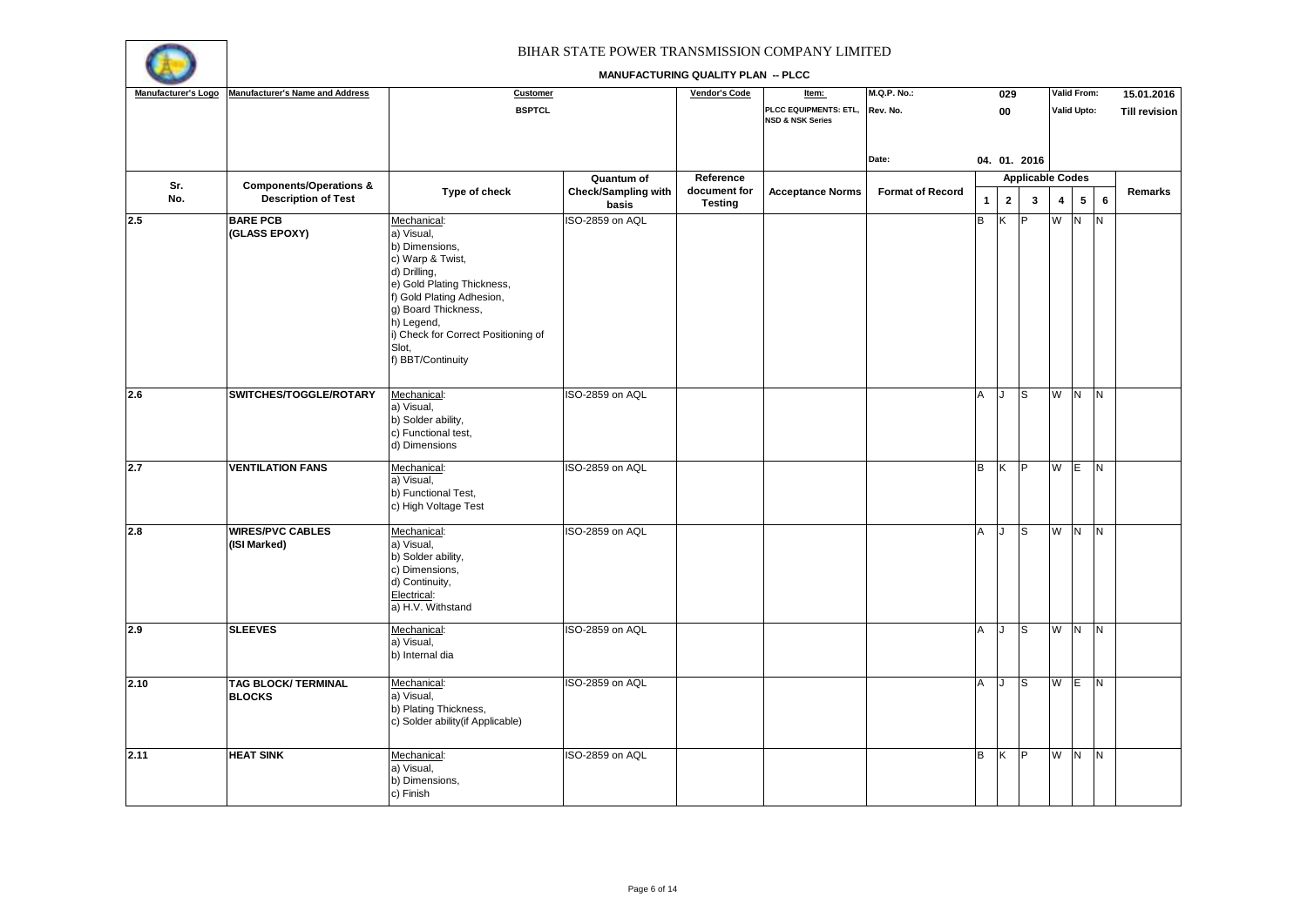

| Manufacturer's Logo | <b>Manufacturer's Name and Address</b>                    | Customer                                                                                                                                 |                                     | <b>Vendor's Code</b>           | Item:                                                | <b>M.Q.P. No.:</b>      |              | 029            |                         |                | Valid From:             |                | 15.01.2016           |
|---------------------|-----------------------------------------------------------|------------------------------------------------------------------------------------------------------------------------------------------|-------------------------------------|--------------------------------|------------------------------------------------------|-------------------------|--------------|----------------|-------------------------|----------------|-------------------------|----------------|----------------------|
|                     |                                                           | <b>BSPTCL</b>                                                                                                                            |                                     |                                | PLCC EQUIPMENTS: ETL,<br><b>NSD &amp; NSK Series</b> | Rev. No.                |              | 00             |                         |                | Valid Upto:             |                | <b>Till revision</b> |
|                     |                                                           |                                                                                                                                          |                                     |                                |                                                      | Date:                   |              |                | 04. 01. 2016            |                |                         |                |                      |
| Sr.                 | <b>Components/Operations &amp;</b>                        |                                                                                                                                          | Quantum of                          | Reference                      |                                                      |                         |              |                | <b>Applicable Codes</b> |                |                         |                |                      |
| No.                 | <b>Description of Test</b>                                | Type of check                                                                                                                            | <b>Check/Sampling with</b><br>basis | document for<br><b>Testing</b> | <b>Acceptance Norms</b>                              | <b>Format of Record</b> | $\mathbf{1}$ | $\overline{2}$ | 3                       | $\overline{4}$ | 5                       | $6\phantom{a}$ | Remarks              |
| 2.12                | <b>SUB.RACKS/ FABRICATED</b><br><b>PARTS</b>              | Mechanical:<br>a) Visual,<br>b) Plating thickness,<br>c) Dimensions,                                                                     | ISO-2859 on AQL                     |                                |                                                      |                         | B            | K              | IP.                     | $W$ $N$        |                         | $\overline{N}$ |                      |
| 2.13                | <b>MOULDED PLASTIC PARTS &amp;</b><br><b>RUBBER PARTS</b> | Mechanical:<br>a) Visual,<br>b) Dimensions,<br>c) Finish,<br>d) Surface defects                                                          | ISO-2859 on AQL                     |                                |                                                      |                         | B            | K              | <b>IP</b>               | W              | ΠE                      | $\overline{N}$ |                      |
| 2.14                | <b>FUSE &amp; FUSE HOLDERS</b>                            | Mechanical:<br>a) Visual,<br>b) Dimensions,<br>Electrical:<br>a) Parametric value,<br>b) IR Tests on Fuse Holders at 500<br><b>VDC</b>   | ISO-2859 on AQL                     |                                |                                                      |                         | <b>A</b>     | IJ             | ls                      | W              | ΠE                      | <b>N</b>       |                      |
| 2.15                | <b>LUGS &amp; CRIMPED TERMINALS</b>                       | Mechanical:<br>a) Visual Check,<br>b) Dimensional Check,<br>c) Finish                                                                    | ISO-2859 on AQL                     |                                |                                                      |                         | A            | J              | ls                      | W              | z                       | N              |                      |
| 2.16                | <b>COUNTERS /DISPLAYS</b>                                 | Mechanical:<br>a) Visual Check,<br>b) Dimensional Check,<br>c) Functional test                                                           | ISO-2859 on AQL                     |                                |                                                      |                         | <b>B</b>     | K              | ΤP                      | W              | $\overline{\mathsf{N}}$ | $\overline{N}$ |                      |
| 2.17                | <b>METERS</b>                                             | Mechanical:<br>a) Visual,<br>b) Solder ability if applicable<br>b) Mechanical Zero,<br>Electrical:<br>a) Accuracy,<br>b) Coil Resistance | ISO-2859 on AQL                     |                                |                                                      |                         | <b>B</b>     | K              | <b>IP</b>               | W              | TE.                     | $\overline{N}$ |                      |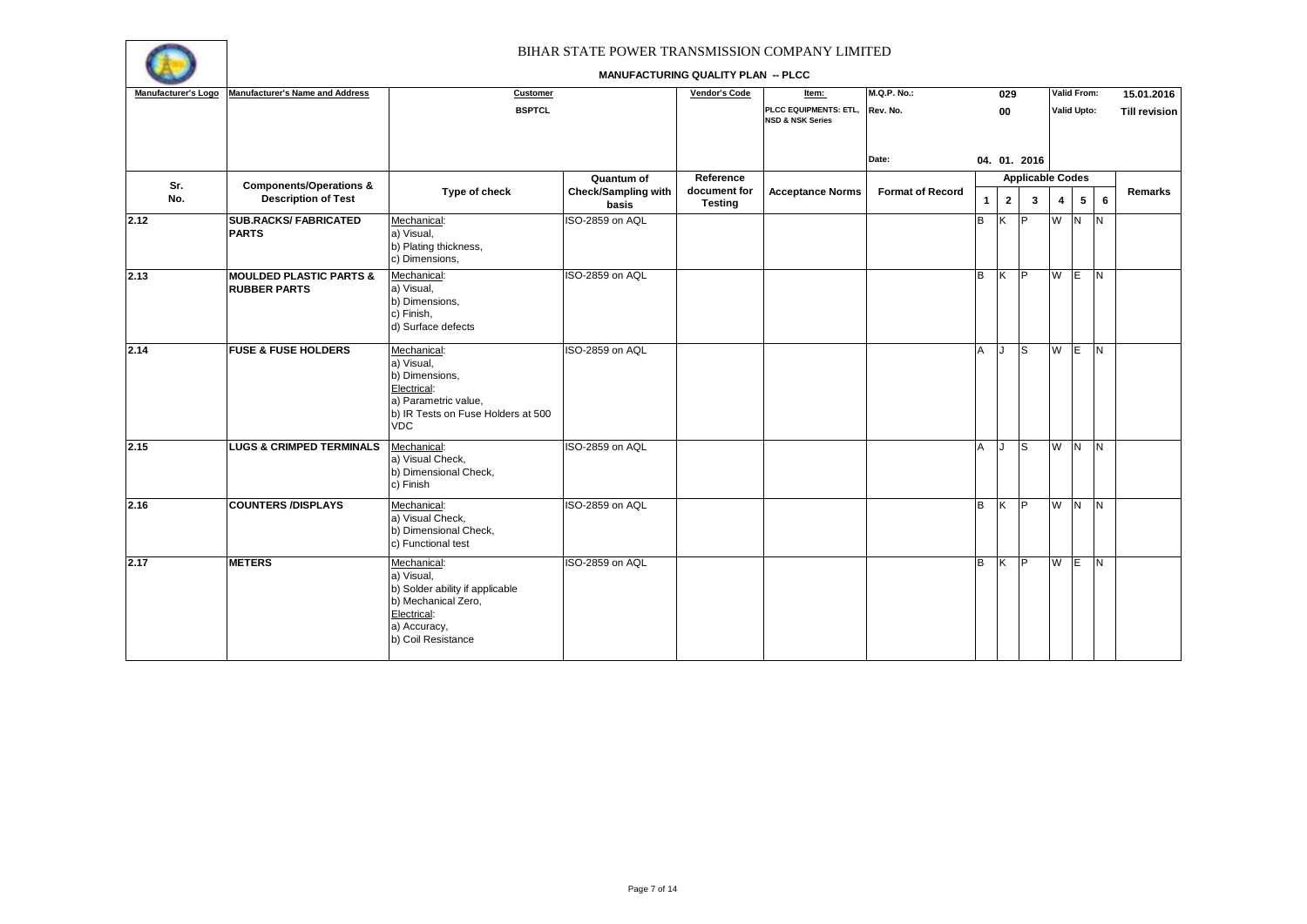

| Manufacturer's Logo | <b>Manufacturer's Name and Address</b>                                                                                           | Customer                                                                                  |                                                   | Vendor's Code                               | Item:                                                         | <b>M.Q.P. No.:</b>      |                | 029            |                              | Valid From:        |   |     | 15.01.2016           |
|---------------------|----------------------------------------------------------------------------------------------------------------------------------|-------------------------------------------------------------------------------------------|---------------------------------------------------|---------------------------------------------|---------------------------------------------------------------|-------------------------|----------------|----------------|------------------------------|--------------------|---|-----|----------------------|
|                     |                                                                                                                                  | <b>BSPTCL</b>                                                                             |                                                   |                                             | PLCC EQUIPMENTS: ETL, Rev. No.<br><b>NSD &amp; NSK Series</b> |                         |                | 00             |                              | <b>Valid Upto:</b> |   |     | <b>Till revision</b> |
|                     |                                                                                                                                  |                                                                                           |                                                   |                                             |                                                               | Date:                   |                |                | 04. 01. 2016                 |                    |   |     |                      |
| Sr.<br>No.          | <b>Components/Operations &amp;</b><br><b>Description of Test</b>                                                                 | Type of check                                                                             | Quantum of<br><b>Check/Sampling with</b><br>basis | Reference<br>document for<br><b>Testing</b> | <b>Acceptance Norms</b>                                       | <b>Format of Record</b> | $\overline{1}$ | $\overline{2}$ | <b>Applicable Codes</b><br>3 | $\boldsymbol{4}$   | 5 | 6   | Remarks              |
| 2.18                | <b>IC&amp; RELAY SOCKET</b>                                                                                                      | Mechanical:<br>a) Visual,<br>b) Mating,<br>c) Continuity                                  | ISO-2859 on AQL                                   |                                             |                                                               |                         | А              |                | <sub>S</sub>                 | W N                |   | IN. |                      |
| 2.19                | <b>BUZZER</b>                                                                                                                    | Mechanical:<br>a) Visual,<br>b) Functional                                                | ISO-2859 on AQL                                   |                                             |                                                               |                         | A              |                | ls                           | W N N              |   |     |                      |
| 2.20                | <b>FASTENERS &amp; SPACERS</b>                                                                                                   | Mechanical:<br>a) Visual Check,<br>b) Dimensional Check,<br>c) Finish                     | ISO-2859 on AQL                                   |                                             |                                                               |                         | A              |                | ls                           | W N                |   | IN. |                      |
| 2.21                | <b>PRESSURE DIE PARTS.</b><br><b>TURNED PARTS &amp; EXTRUDED</b><br><b>PARTS</b> (Including channels,<br>brackets, housing etc.) | Mechanical:<br>a) Visual,<br>b) Dimensional,<br>c) Functional test,<br>d) Surface defects | ISO-2859 on AQL                                   |                                             |                                                               |                         | B              | K              | P                            | W N                |   | IN. |                      |
| 2.22                | <b>TELEPHONES</b>                                                                                                                | Mechanical:<br>a) Visual,<br>b) Functional                                                | ISO-2859 on AQL                                   |                                             |                                                               |                         | B              | ΙK.            | <b>IP</b>                    | W E                |   | IN. |                      |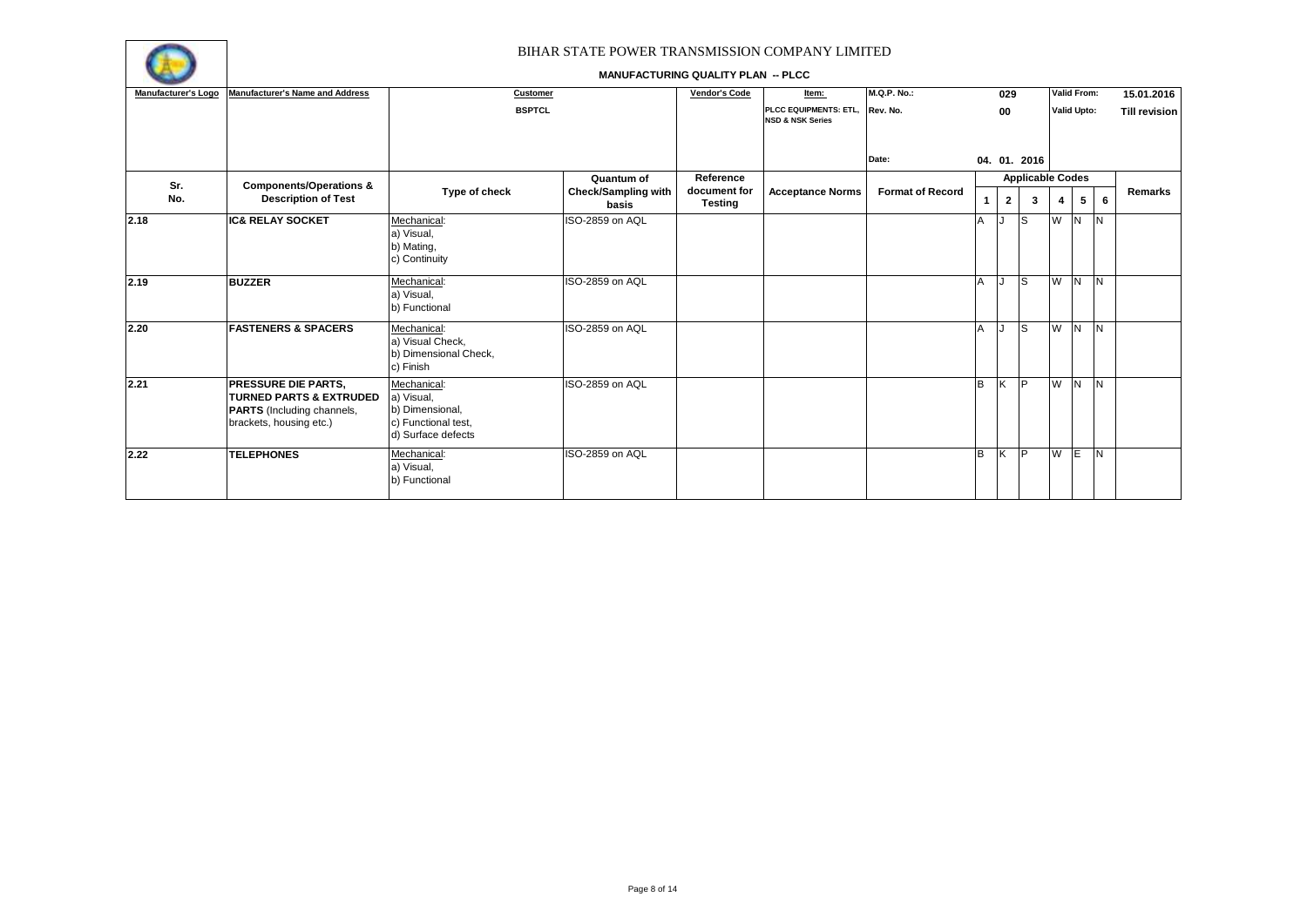

| Manufacturer's Logo | <b>Manufacturer's Name and Address</b>                                                                                                                                                             | Customer                                                                                                                                                                                                                                                                                                                                                                                                                                             |                                                   | <b>Vendor's Code</b>                        | Item:                                                | <b>M.Q.P. No.:</b>      |              | 029            |                              |                         | Valid From:        |                | 15.01.2016           |
|---------------------|----------------------------------------------------------------------------------------------------------------------------------------------------------------------------------------------------|------------------------------------------------------------------------------------------------------------------------------------------------------------------------------------------------------------------------------------------------------------------------------------------------------------------------------------------------------------------------------------------------------------------------------------------------------|---------------------------------------------------|---------------------------------------------|------------------------------------------------------|-------------------------|--------------|----------------|------------------------------|-------------------------|--------------------|----------------|----------------------|
|                     |                                                                                                                                                                                                    | <b>BSPTCL</b>                                                                                                                                                                                                                                                                                                                                                                                                                                        |                                                   |                                             | PLCC EQUIPMENTS: ETL,<br><b>NSD &amp; NSK Series</b> | Rev. No.                |              | 00             |                              |                         | <b>Valid Upto:</b> |                | <b>Till revision</b> |
|                     |                                                                                                                                                                                                    |                                                                                                                                                                                                                                                                                                                                                                                                                                                      |                                                   |                                             |                                                      | Date:                   |              |                | 04. 01. 2016                 |                         |                    |                |                      |
| Sr.<br>No.          | <b>Components/Operations &amp;</b><br><b>Description of Test</b>                                                                                                                                   | Type of check                                                                                                                                                                                                                                                                                                                                                                                                                                        | Quantum of<br><b>Check/Sampling with</b><br>basis | Reference<br>document for<br><b>Testing</b> | <b>Acceptance Norms</b>                              | <b>Format of Record</b> | $\mathbf{1}$ | $\overline{2}$ | <b>Applicable Codes</b><br>3 | $\overline{\mathbf{4}}$ | $5\phantom{.0}$    | 6              | Remarks              |
| 3                   | <b>CUBICLE</b>                                                                                                                                                                                     |                                                                                                                                                                                                                                                                                                                                                                                                                                                      |                                                   |                                             |                                                      |                         |              |                |                              |                         |                    |                |                      |
| 3.1                 | <b>RAW MATERIAL - CRCA SHEET</b>                                                                                                                                                                   | Mechanical:<br>a) Visual check,<br>b) Tensile Tests,<br>i) Yield strength,<br>ii) Ultimate strength,<br>iii) Elongation,<br>c) Thickness of CRCA Sheet of<br>cabinet,<br>Chemical:<br>a) Chemical Analysis                                                                                                                                                                                                                                           | 100%                                              |                                             |                                                      |                         | B            |                |                              | W                       | ΙE                 | N              |                      |
| 3.2                 | <b>FABRICATION</b>                                                                                                                                                                                 | Mechanical:<br>a) Visual check,<br>b) Dimension                                                                                                                                                                                                                                                                                                                                                                                                      | 100%                                              |                                             |                                                      |                         | в            | K              | lP.                          | W                       | $\mathsf{E}$       | N <sub>1</sub> |                      |
| 3.3                 | PRE TREATMENT BY 7 TANK<br><b>PROCESS</b>                                                                                                                                                          | Mechanical & Chemical:<br>a) Degreasing<br>i) Check for concentration of Bath<br>& temper,<br>ii) Check for Water Rinsing,<br>b) Derusting / Pickling<br>i) Check for concentration of bath,<br>ii) Check for Water Rinsing<br>c) Phosphating-Check concentration<br>bath,<br>d) Fresh DM Water Rinsing<br>i) Water Drying,<br>ii) Electrophoretic Dip Coating(If<br>powder coated),<br>e) Final Finish<br>i) Visual Check,<br>ii) Nail Scratch Test | 100%                                              |                                             |                                                      |                         | B            | K.             | P                            | W                       | IE.                | <b>N</b>       |                      |
| 3.4                 | <b>PAINTING</b><br>a) Primer - two coats (within 24<br>hours of phosphating baking)<br>b)Putty (wherever required)<br>c)Painting (1st Coat) (spray<br>painting or powder coating)<br>d) Final Coat | Mechanical & Chemical:<br>a) Visual check after baking,<br>b) Visual Check after primer coating,<br>c) Visual Check after putty,<br>d) i) Visual Check for surface finish,<br>ii) Check for thickness of paint,<br>iii) Check for colour shading,<br>iv)Paint Adhesion Check<br>e) Final finish<br>i) visual check                                                                                                                                   | 100%                                              |                                             |                                                      |                         | в            | K              | <b>IP</b>                    | W/<br>Z                 | E                  | N.             |                      |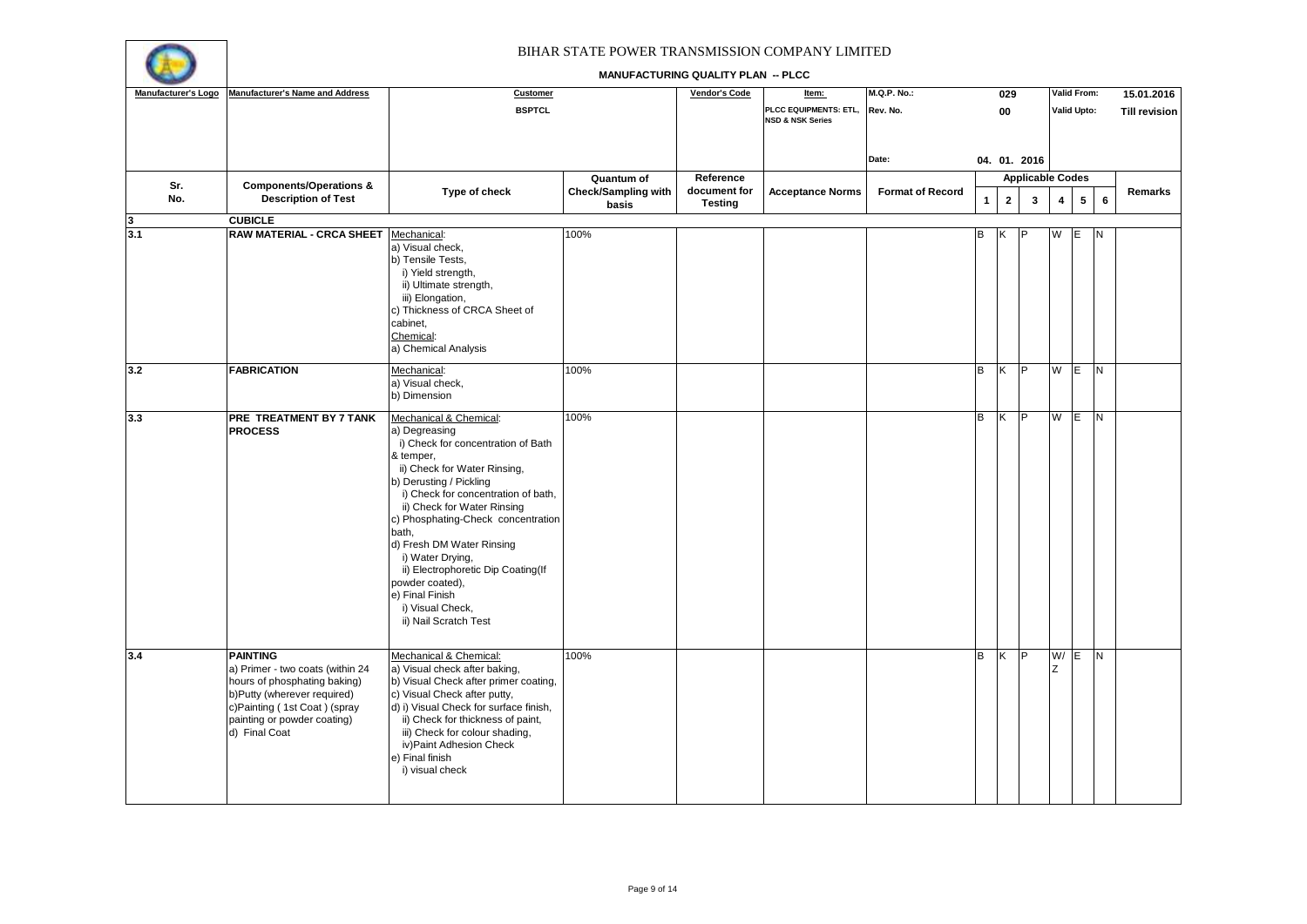

| Manufacturer's Logo | <b>Manufacturer's Name and Address</b> | <b>Customer</b>                              |                            | Vendor's Code  | Item:                       | <b>M.Q.P. No.:</b>      |              | 029            |                         |   | Valid From:     | 15.01.2016                |
|---------------------|----------------------------------------|----------------------------------------------|----------------------------|----------------|-----------------------------|-------------------------|--------------|----------------|-------------------------|---|-----------------|---------------------------|
|                     |                                        | <b>BSPTCL</b>                                |                            |                | PLCC EQUIPMENTS: ETL,       | Rev. No.                |              | 00             |                         |   | Valid Upto:     | <b>Till revision</b>      |
|                     |                                        |                                              |                            |                | <b>NSD &amp; NSK Series</b> |                         |              |                |                         |   |                 |                           |
|                     |                                        |                                              |                            |                |                             |                         |              |                |                         |   |                 |                           |
|                     |                                        |                                              |                            |                |                             | Date:                   |              |                | 04. 01. 2016            |   |                 |                           |
|                     |                                        |                                              |                            |                |                             |                         |              |                |                         |   |                 |                           |
| Sr.                 | <b>Components/Operations &amp;</b>     |                                              | Quantum of                 | Reference      |                             |                         |              |                | <b>Applicable Codes</b> |   |                 |                           |
| No.                 | <b>Description of Test</b>             | Type of check                                | <b>Check/Sampling with</b> | document for   | <b>Acceptance Norms</b>     | <b>Format of Record</b> | $\mathbf{1}$ | $\overline{2}$ | 3                       | 4 | $5\overline{5}$ | Remarks<br>$6\phantom{a}$ |
|                     |                                        |                                              | basis                      | <b>Testing</b> |                             |                         |              |                |                         |   |                 |                           |
| B                   | <b>INPROCESS INSPECTION</b>            |                                              |                            |                |                             |                         |              |                |                         |   |                 |                           |
| $\overline{1}$      | <b>COILS</b>                           |                                              |                            |                |                             |                         |              |                |                         |   |                 |                           |
| 1.1                 | <b>COMPONENT KITTING</b>               | Mechanical:<br>a) Quantity,                  | 100%                       |                |                             |                         | Α            |                | S                       | W | N               |                           |
|                     |                                        | b) Identification                            |                            |                |                             |                         |              |                |                         |   |                 |                           |
|                     | <b>MANUFACTURING / TESTING</b>         |                                              |                            |                |                             |                         |              |                |                         |   |                 |                           |
| $1.2$               |                                        | Mechanical:                                  | 100%                       |                |                             |                         | Α            | J              | S                       | W | N               |                           |
|                     |                                        | a) Visual,                                   |                            |                |                             |                         |              |                |                         |   |                 |                           |
|                     |                                        | Electrical:<br>a) Inductance,                |                            |                |                             |                         |              |                |                         |   |                 |                           |
|                     |                                        | b) Q Factor,                                 |                            |                |                             |                         |              |                |                         |   |                 |                           |
|                     |                                        | c) Insulation resistance test at 500V        |                            |                |                             |                         |              |                |                         |   |                 |                           |
|                     |                                        | <b>DC</b>                                    |                            |                |                             |                         |              |                |                         |   |                 |                           |
|                     | <b>SMT PROCESS</b>                     |                                              |                            |                |                             |                         |              |                |                         |   |                 |                           |
| $\frac{2}{2.1}$     | <b>COMPONENT KITTING</b>               | Mechanical:                                  | 100%                       |                |                             |                         | Α            |                | S                       | W | Ν               |                           |
|                     |                                        | a) Quantity,                                 |                            |                |                             |                         |              |                |                         |   |                 |                           |
|                     |                                        | b) Identification                            |                            |                |                             |                         |              |                |                         |   |                 |                           |
| 2.2                 | <b>COMPONENT LOADING</b>               | Mechanical:                                  | 100%                       |                |                             |                         | Α            | J              | S                       | W | N               |                           |
|                     | (in Automatic Component                | a) Visual check                              |                            |                |                             |                         |              |                |                         |   |                 |                           |
|                     | Placement machine)                     |                                              |                            |                |                             |                         |              |                |                         |   |                 |                           |
|                     |                                        |                                              |                            |                |                             |                         |              |                |                         |   |                 |                           |
|                     |                                        |                                              |                            |                |                             |                         |              |                |                         |   |                 |                           |
| 2.3                 | <b>STENCIL / SCREEN PRINTING</b>       | Mechanical:                                  | 5 nos. per lot As per      |                |                             |                         | A            |                | S                       | W | N               |                           |
|                     | OF SOLDER PASTE ON PCB                 | a) Visual check                              | EM Specn.                  |                |                             |                         |              |                |                         |   |                 |                           |
|                     |                                        |                                              |                            |                |                             |                         |              |                |                         |   |                 |                           |
|                     |                                        |                                              |                            |                |                             |                         |              |                |                         |   |                 |                           |
|                     |                                        |                                              |                            |                |                             |                         |              |                |                         |   |                 |                           |
| 2.4                 | <b>AUTO COMPONENT</b>                  | Mechanical:                                  | 5 nos. per lot As per      |                |                             |                         | A            | J              | <sub>S</sub>            | W | N.              |                           |
|                     | PLACEMENT ON PCB'S.                    | a) Visual check                              | EM Specn.                  |                |                             |                         |              |                |                         |   |                 |                           |
|                     |                                        |                                              |                            |                |                             |                         |              |                |                         |   |                 |                           |
|                     |                                        |                                              |                            |                |                             |                         |              |                |                         |   |                 |                           |
| 2.5                 | REFLOW SOLDERING PROFILE   Mechanical: |                                              | 100%                       |                |                             |                         | A            | J              | <sub>S</sub>            | W | N               |                           |
|                     | <b>GENERATION</b>                      | a) Visual check                              |                            |                |                             |                         |              |                |                         |   |                 |                           |
|                     |                                        |                                              |                            |                |                             |                         |              |                |                         |   |                 |                           |
|                     |                                        |                                              |                            |                |                             |                         |              |                |                         |   |                 |                           |
|                     |                                        |                                              |                            |                |                             |                         |              |                |                         |   |                 |                           |
| 2.6                 | <b>REFLOW SOLDERING</b>                | Mechanical:<br>a) Solder Paste Bridging,     | 100%                       |                |                             |                         | Α            | J              | S                       | W | N               |                           |
|                     |                                        | b) Excess Solder Paste,                      |                            |                |                             |                         |              |                |                         |   |                 |                           |
|                     |                                        | c) Insufficient Solder Paste,                |                            |                |                             |                         |              |                |                         |   |                 |                           |
|                     |                                        |                                              |                            |                |                             |                         |              |                |                         |   |                 |                           |
|                     |                                        | d) No Component,                             |                            |                |                             |                         |              |                |                         |   |                 |                           |
|                     |                                        | e) Wrong Component,<br>f) Wrong Orientation, |                            |                |                             |                         |              |                |                         |   |                 |                           |
|                     |                                        | g) Dry Solder,                               |                            |                |                             |                         |              |                |                         |   |                 |                           |
|                     |                                        | h) Solder Balls                              |                            |                |                             |                         |              |                |                         |   |                 |                           |
|                     |                                        | i)Tomb Stoning                               |                            |                |                             |                         |              |                |                         |   |                 |                           |
|                     |                                        |                                              |                            |                |                             |                         |              |                |                         |   |                 |                           |
|                     |                                        |                                              |                            |                |                             |                         |              |                |                         |   |                 |                           |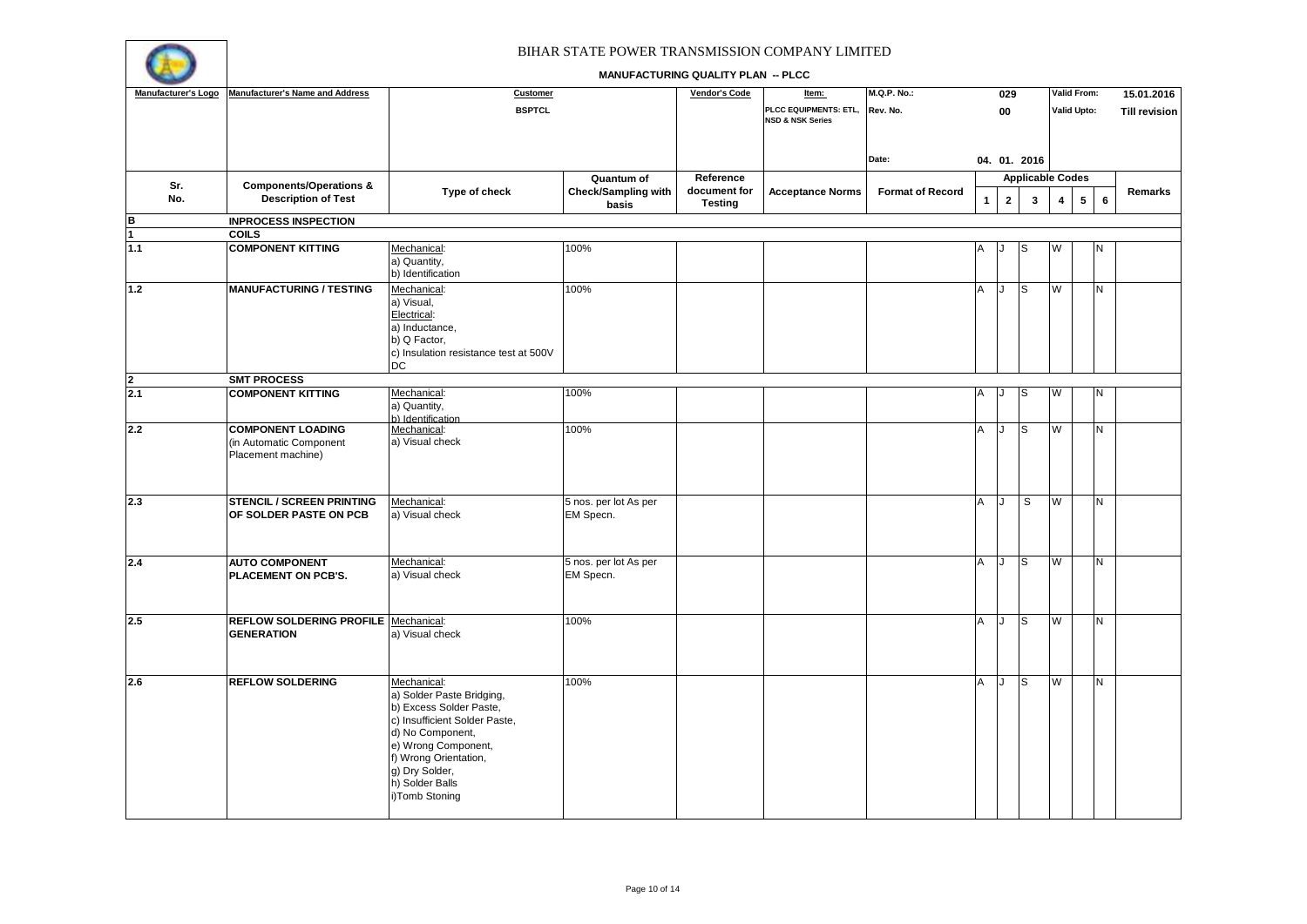

| Manufacturer's Logo     | <b>Manufacturer's Name and Address</b>                                               | Customer                                                                                                                                                                                                                                      |                                     | <b>Vendor's Code</b>           | Item:                                                | <b>M.Q.P. No.:</b>      |              | 029                     |                         |                         | Valid From:    | 15.01.2016                |
|-------------------------|--------------------------------------------------------------------------------------|-----------------------------------------------------------------------------------------------------------------------------------------------------------------------------------------------------------------------------------------------|-------------------------------------|--------------------------------|------------------------------------------------------|-------------------------|--------------|-------------------------|-------------------------|-------------------------|----------------|---------------------------|
|                         |                                                                                      | <b>BSPTCL</b>                                                                                                                                                                                                                                 |                                     |                                | PLCC EQUIPMENTS: ETL,<br><b>NSD &amp; NSK Series</b> | Rev. No.                |              | 00                      |                         |                         | Valid Upto:    | <b>Till revision</b>      |
|                         |                                                                                      |                                                                                                                                                                                                                                               |                                     |                                |                                                      | Date:                   |              |                         | 04. 01. 2016            |                         |                |                           |
|                         |                                                                                      |                                                                                                                                                                                                                                               | Quantum of                          | Reference                      |                                                      |                         |              |                         | <b>Applicable Codes</b> |                         |                |                           |
| Sr.<br>No.              | <b>Components/Operations &amp;</b><br><b>Description of Test</b>                     | Type of check                                                                                                                                                                                                                                 | <b>Check/Sampling with</b><br>basis | document for<br><b>Testing</b> | <b>Acceptance Norms</b>                              | <b>Format of Record</b> | $\mathbf{1}$ | $\overline{\mathbf{2}}$ | $\mathbf{3}$            | $\overline{\mathbf{4}}$ | $5\phantom{a}$ | Remarks<br>$6\phantom{a}$ |
| $\overline{\mathbf{3}}$ | THROUGH HOLE COMPONENTS PLACEMENT PROCESS                                            |                                                                                                                                                                                                                                               |                                     |                                |                                                      |                         |              |                         |                         |                         |                |                           |
| 3.1                     | <b>COMPONENT KITTING</b>                                                             | Mechanical:<br>a) Quantity,<br>b) Identification                                                                                                                                                                                              | 100%                                |                                |                                                      |                         |              |                         |                         | W                       |                |                           |
| 3.2                     | <b>COMPONENT PREPARATION</b>                                                         | Mechanical:<br>a) Visual check                                                                                                                                                                                                                | 100%                                |                                |                                                      |                         | A            | IJ                      | S                       | W                       | N              |                           |
| 3.3                     | <b>COMPONENT PLACEMENT/</b><br><b>ASSEMBLY</b>                                       | Mechanical:<br>a) Visual check                                                                                                                                                                                                                | 100%                                |                                |                                                      |                         | Α            | J                       | S                       | W                       | N              |                           |
| 3.4                     | <b>WAVE SOLDERING / HAND</b><br><b>SOLDERING &amp; ULTRASONIC</b><br><b>CLEANING</b> | Mechanical:<br><b>Visual inspection for:</b><br>a) Dry Solder,<br>b) Less solder,<br>c) Solder Bridge,<br>d) Wetting Faults,<br>e) Damaged Joints,<br>f) Spikes,<br>g) Solder Spatters,<br>h) Blow Holes,<br>i) Pin Holes,<br>j) Shrink Holes | 100%                                |                                |                                                      |                         | Α            | J                       | S                       | W                       | N              |                           |
| 3.5                     | <b>MISC.ASSEMBLY</b>                                                                 | Mechanical:<br>a) Visual check                                                                                                                                                                                                                | 100%                                |                                |                                                      |                         | A            | IJ                      | lS.                     | W                       | N.             |                           |
| $\overline{\mathbf{4}}$ | ELECTRONIC MODULE ASSEMBLY & TESTING                                                 |                                                                                                                                                                                                                                               |                                     |                                |                                                      |                         |              |                         |                         |                         |                |                           |
| 4.1                     | <b>MODULE TESTING</b>                                                                | Mechanical:<br>a) Visual Check,<br>b) Proper Jacking of Modules,<br>c) Functional Test                                                                                                                                                        | 100%                                |                                |                                                      |                         | А            |                         | lS.                     | W                       | N              |                           |
| 5                       | <b>FINAL ASSEMBLY</b>                                                                |                                                                                                                                                                                                                                               |                                     |                                |                                                      |                         |              |                         |                         |                         |                |                           |
| 5.1                     | <b>SUB-RACK ASSEMBLY</b>                                                             | Mechanical:<br>a) Visual Check,<br>b) Proper Jacking of Modules,<br>c) Continuity Check                                                                                                                                                       | 100%                                |                                |                                                      |                         | A            |                         | lS                      | W                       | N              |                           |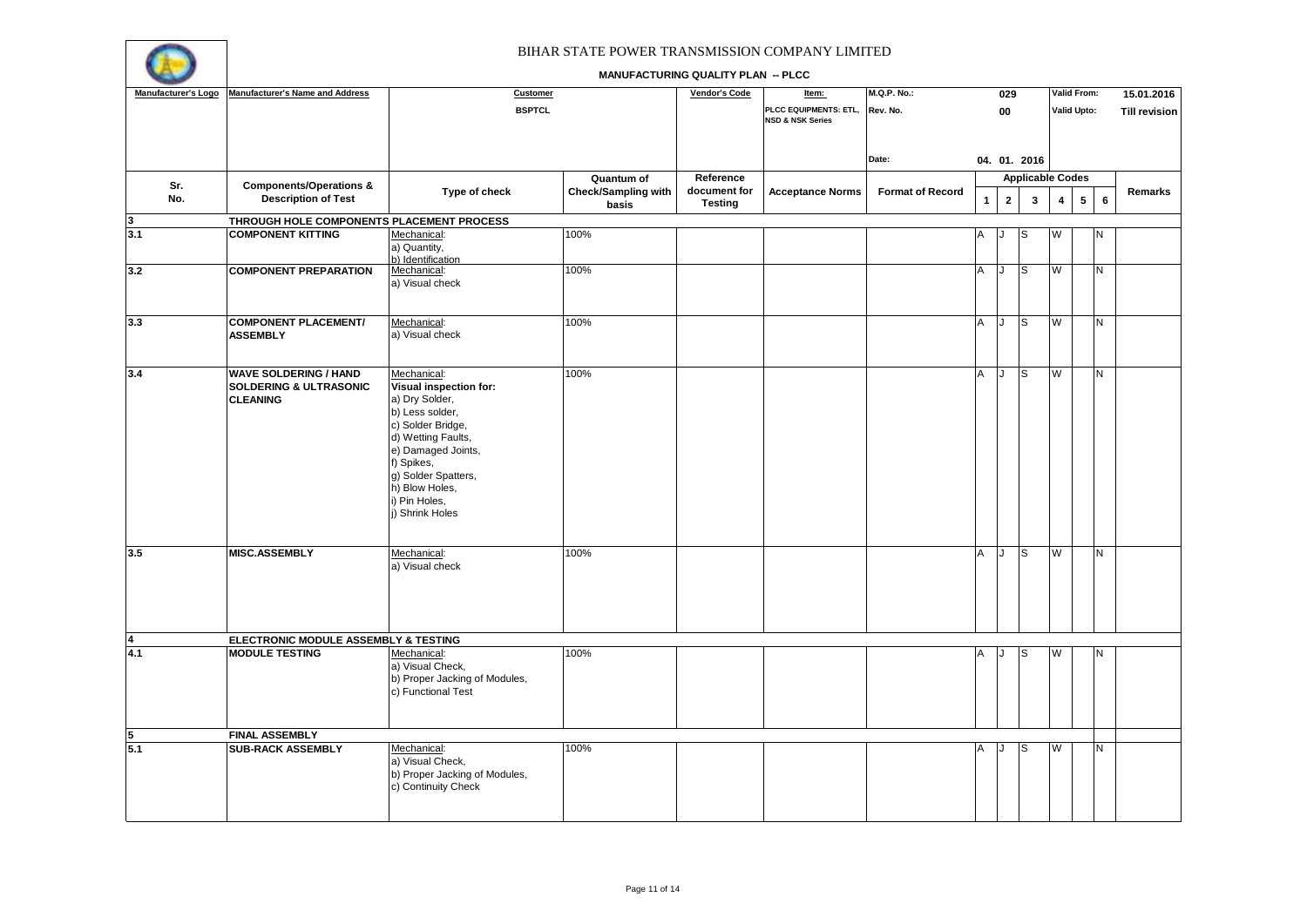

| Manufacturer's Logo | <b>Manufacturer's Name and Address</b>                                            | Customer                                                                                                                                                                                                                                                                                                                          |                                     | <b>Vendor's Code</b>           | Item:                                                         | <b>M.Q.P. No.:</b>      | 029          |                         |           | <b>Valid From:</b> |   | 15.01.2016           |
|---------------------|-----------------------------------------------------------------------------------|-----------------------------------------------------------------------------------------------------------------------------------------------------------------------------------------------------------------------------------------------------------------------------------------------------------------------------------|-------------------------------------|--------------------------------|---------------------------------------------------------------|-------------------------|--------------|-------------------------|-----------|--------------------|---|----------------------|
|                     |                                                                                   | <b>BSPTCL</b>                                                                                                                                                                                                                                                                                                                     |                                     |                                | PLCC EQUIPMENTS: ETL, Rev. No.<br><b>NSD &amp; NSK Series</b> |                         | 00           |                         |           | <b>Valid Upto:</b> |   | <b>Till revision</b> |
|                     |                                                                                   |                                                                                                                                                                                                                                                                                                                                   |                                     |                                |                                                               | Date:                   |              | 04. 01. 2016            |           |                    |   |                      |
| Sr.                 | <b>Components/Operations &amp;</b>                                                |                                                                                                                                                                                                                                                                                                                                   | Quantum of                          | Reference                      |                                                               |                         |              | <b>Applicable Codes</b> |           |                    |   |                      |
| No.                 | <b>Description of Test</b>                                                        | Type of check                                                                                                                                                                                                                                                                                                                     | <b>Check/Sampling with</b><br>basis | document for<br><b>Testing</b> | <b>Acceptance Norms</b>                                       | <b>Format of Record</b> | $\mathbf{2}$ | 3                       |           | 5                  | 6 | Remarks              |
| 5.2                 | <b>CABINET ASSEMBLY INTER</b><br><b>CONNECTION &amp; CABINET</b><br><b>WIRING</b> | Mechanical:<br>a) Visual Check for identification of<br>labels, proper Housing of Sub-<br>Racks, Modules & Accessories<br>b) Check for physical , General<br>appearance / Finish<br>c) Check for Continuity &<br>completeness of wiring &<br>connections.<br>d) cabinet dimensional measurement<br>e) paint thickness measurement | 100%                                |                                |                                                               |                         |              | lS                      | <b>IW</b> |                    | N |                      |
| 5.3                 | <b>SOAK (BURN IN)</b>                                                             | Electrical:<br>Test on complete equipment for 120<br>hours and functional tests after burn-                                                                                                                                                                                                                                       | 100%                                |                                |                                                               |                         |              | lS                      | W         |                    | N |                      |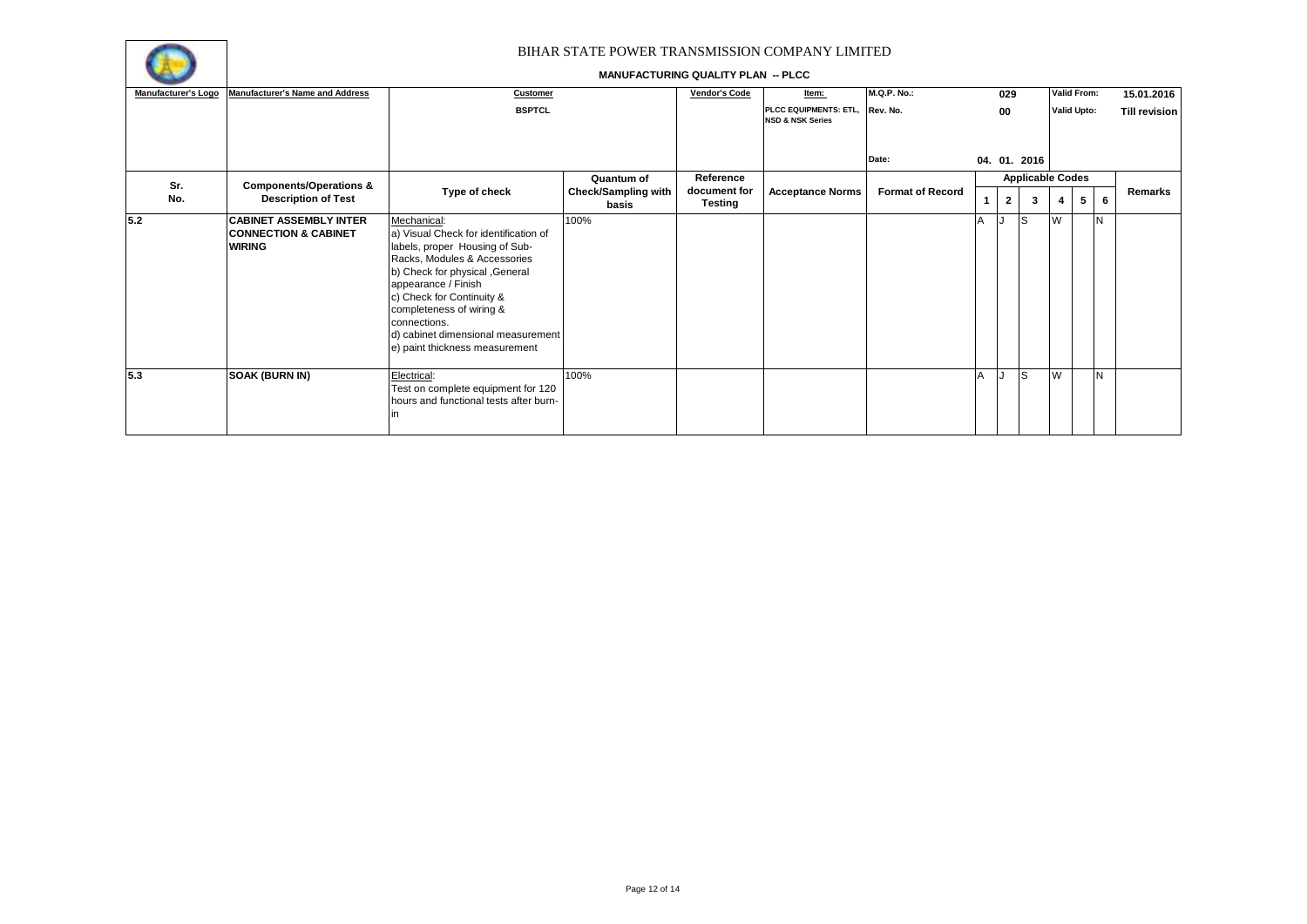

| Manufacturer's Logo              | Manufacturer's Name and Address                               | Customer                                 |                              | <b>Vendor's Code</b>           | Item:                                                | <b>M.Q.P. No.:</b>                 |              | 029            |                         |                         | Valid From:        |                | 15.01.2016           |
|----------------------------------|---------------------------------------------------------------|------------------------------------------|------------------------------|--------------------------------|------------------------------------------------------|------------------------------------|--------------|----------------|-------------------------|-------------------------|--------------------|----------------|----------------------|
|                                  |                                                               | <b>BSPTCL</b>                            |                              |                                | PLCC EQUIPMENTS: ETL,<br><b>NSD &amp; NSK Series</b> | Rev. No.                           |              | 00             |                         |                         | <b>Valid Upto:</b> |                | <b>Till revision</b> |
|                                  |                                                               |                                          |                              |                                |                                                      |                                    |              |                |                         |                         |                    |                |                      |
|                                  |                                                               |                                          |                              |                                |                                                      | Date:                              |              |                | 04. 01. 2016            |                         |                    |                |                      |
| Sr.                              | <b>Components/Operations &amp;</b>                            |                                          | Quantum of                   | Reference                      |                                                      |                                    |              |                | <b>Applicable Codes</b> |                         |                    |                |                      |
| No.                              | <b>Description of Test</b>                                    | Type of check                            | Check/Sampling with<br>basis | document for<br><b>Testing</b> | <b>Acceptance Norms</b>                              | <b>Format of Record</b>            | $\mathbf{1}$ | $\overline{2}$ | $\mathbf{3}$            | $\overline{\mathbf{4}}$ | $5\overline{5}$    | $6\phantom{a}$ | Remarks              |
| $\overline{c}$<br>$\overline{1}$ | <b>FINAL INSPECTION &amp; TESTING</b><br><b>ROUTINE TESTS</b> |                                          |                              |                                |                                                      |                                    |              |                |                         |                         |                    |                |                      |
| 1.1                              | <b>CARRIER EQUIPMENT - ETL</b>                                | Routine Tests: System Integration & 100% |                              |                                |                                                      | Equipment                          |              |                |                         | W/                      |                    |                |                      |
|                                  | 41/42/81/82                                                   | Testing for functions                    |                              |                                |                                                      | manufacturer's Test                |              |                |                         | z                       |                    |                |                      |
|                                  | System Integration & Testing for                              |                                          |                              |                                |                                                      | certificate                        |              |                |                         |                         |                    |                |                      |
|                                  | functions                                                     |                                          |                              |                                |                                                      |                                    |              |                |                         |                         |                    |                |                      |
|                                  |                                                               |                                          |                              |                                |                                                      |                                    |              |                |                         |                         |                    |                |                      |
|                                  |                                                               |                                          |                              |                                |                                                      |                                    |              |                |                         |                         |                    |                |                      |
|                                  |                                                               |                                          |                              |                                |                                                      |                                    |              |                |                         |                         |                    |                |                      |
|                                  |                                                               |                                          |                              |                                |                                                      |                                    |              |                |                         |                         |                    |                |                      |
|                                  |                                                               |                                          |                              |                                |                                                      |                                    |              |                |                         |                         |                    |                |                      |
| 1.2                              | <b>PROTECTION COUPLERS</b>                                    | Routine Tests: System Integration & 100% |                              |                                |                                                      | Equipment                          | A            | IJ             | <b>S</b>                | W/                      |                    | Y              |                      |
|                                  | <b>INTEGRATED WITH ETL/STAND</b> Testing for functions        |                                          |                              |                                |                                                      | manufacturer's Test                |              |                |                         | Z                       |                    |                |                      |
|                                  | ALONE(Type:NSD 50,70C,70D)                                    |                                          |                              |                                |                                                      | certificate                        |              |                |                         |                         |                    |                |                      |
|                                  | System Integration & Testing for<br>functions                 |                                          |                              |                                |                                                      |                                    |              |                |                         |                         |                    |                |                      |
|                                  |                                                               |                                          |                              |                                |                                                      |                                    |              |                |                         |                         |                    |                |                      |
|                                  |                                                               |                                          |                              |                                |                                                      |                                    |              |                |                         |                         |                    |                |                      |
|                                  |                                                               |                                          |                              |                                |                                                      |                                    |              |                |                         |                         |                    |                |                      |
|                                  |                                                               |                                          |                              |                                |                                                      |                                    |              |                |                         |                         |                    |                |                      |
|                                  |                                                               |                                          |                              |                                |                                                      |                                    |              |                |                         |                         |                    |                |                      |
|                                  |                                                               |                                          |                              |                                |                                                      |                                    |              |                |                         |                         |                    |                |                      |
|                                  |                                                               |                                          |                              |                                |                                                      |                                    |              |                |                         |                         |                    |                |                      |
|                                  |                                                               |                                          |                              |                                |                                                      |                                    |              |                |                         |                         |                    |                |                      |
|                                  |                                                               |                                          |                              |                                |                                                      |                                    |              |                |                         |                         |                    |                |                      |
| $\overline{1.3}$                 | <b>VFT EQUIPMENT WITH</b>                                     | Routine Tests: System Integration &      | 100%                         |                                |                                                      | Equipment                          | A            | IJ             | l S                     | W/                      |                    | Y              |                      |
|                                  | PLCC/STAND ALONE (Model<br><b>NSK-5).</b>                     | Testing for functions                    |                              |                                |                                                      | manufacturer's Test<br>certificate |              |                |                         | Z                       |                    |                |                      |
|                                  | System<br>Integration & Testing for functions                 |                                          |                              |                                |                                                      |                                    |              |                |                         |                         |                    |                |                      |
|                                  |                                                               |                                          |                              |                                |                                                      |                                    |              |                |                         |                         |                    |                |                      |
|                                  |                                                               |                                          |                              |                                |                                                      |                                    |              |                |                         |                         |                    |                |                      |
|                                  |                                                               |                                          |                              |                                |                                                      |                                    |              |                |                         |                         |                    |                |                      |
|                                  |                                                               |                                          |                              |                                |                                                      |                                    |              |                |                         |                         |                    |                |                      |
|                                  |                                                               |                                          |                              |                                |                                                      |                                    |              |                |                         |                         |                    |                |                      |
|                                  |                                                               |                                          |                              |                                |                                                      |                                    |              |                |                         |                         |                    |                |                      |
|                                  |                                                               |                                          |                              |                                |                                                      |                                    |              |                |                         |                         |                    |                |                      |